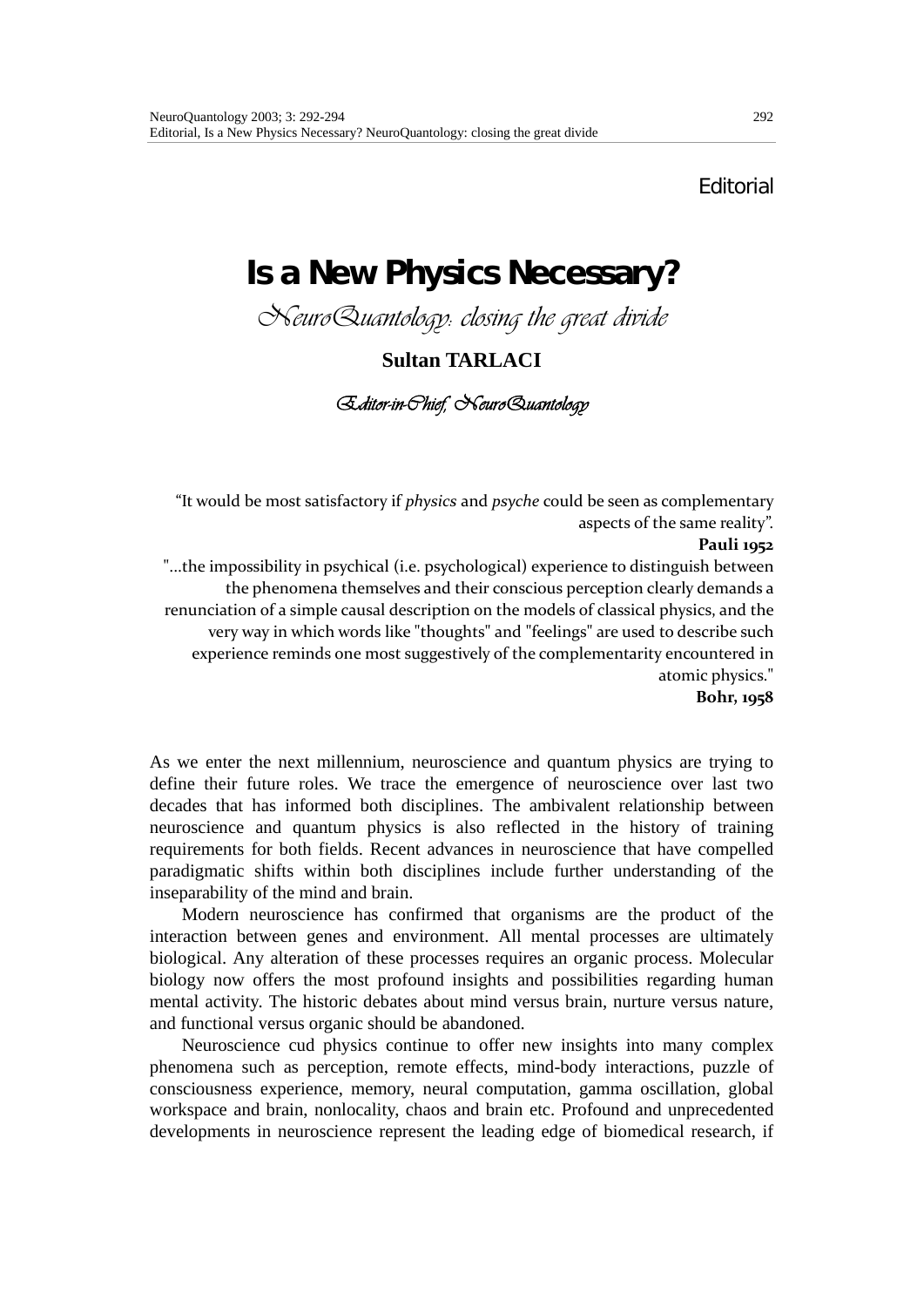not all science. It now has access to objective methods for testing specific hypotheses about how the mind works. Neuroscience must expand its horizons to include the study and research of physics. Widespread collaborations involving physics, neuroscience, philosophy, cognitive neuroscience and other disciplines can now be focus on the three central research questions:

1.How do biologic processes of the brain give rise to mental events?

2.Is there a relationship between brain and quantum physics?

3.What is the role of the brain in the universe? (or universe in the brain?)

#### **NeuroQuantology: new physics**

Especially during the second half of this century, physics has made important contributions in order to explain significant aspect of the functioning of the brain. If we want to study the physical aspect of a brain, classical physics probably would not be appropriate because in general a classical description is based on the decomposition of a system in a collection of simple elements which are independent and local. Quantum theory is a wonderful elegant theory, which at least in principle, allow us to calculate the properties of all physical and chemical systems. It is accurate and universal, and no violations of its predictions are known, even where those predictions are very counter-intuitive.

 The idea that consciousness has to be introduced in order to understand quantum theory has been around since the 1920's. It is interesting to note that quantum mechanics was linked to living systems and thought, and hence to brain science, in an early paper by Haldane (1934) which aroused the interest of Wiener (1934), as related by Masani (1990). Consciousness is not referred to as such in these papers, but is implicitly acknowledged in references to *perception* and *ideas* and *universals.* The main argument is that the mind-body problem, or the relationship between mind and matter, has to be seen differently in the light of quantum mechanics, because the latter shows matter to have properties that were previously considered to be peculiar to minds.

 Quantum physics assigns an essential role to the observer of an event or experiment. The relation quantum event-observer may lead us to think that quantum physics will explain consciousness. The early book of von Neumann (1955) is frequently quoted in support of an interpretation of quantum mechanics, according to which particles exist purely as probability-density distributions (in accordance with the Schrödinger wave equation) until they are forced to assume definite locations by the action of an observer. Recent contributions are due to Jibu and Yasue, Pribram, Lockwood, Mavramatos and Nanopoulous, Hameroff and Penrose, and Stapp. These authors have models in which the operation of consciousness is associated with some sort of explicit wave function collapse. There have been numerous suggestions that consciousness is a macroquantum effect, involving superconductivity, superfluidity, electromagnetic field, Bose-Einstein condensation or some other mechanism. Perhaps the most concrete one is that of Penrose&Hameroff, proposing that this takes place in microtubules. It has been argued that microtubules can process information like a cellular automaton, and Penrose suggest that they operate as a quantum computer.

Where there is a fundamental property, there are fundamental laws. In this case,